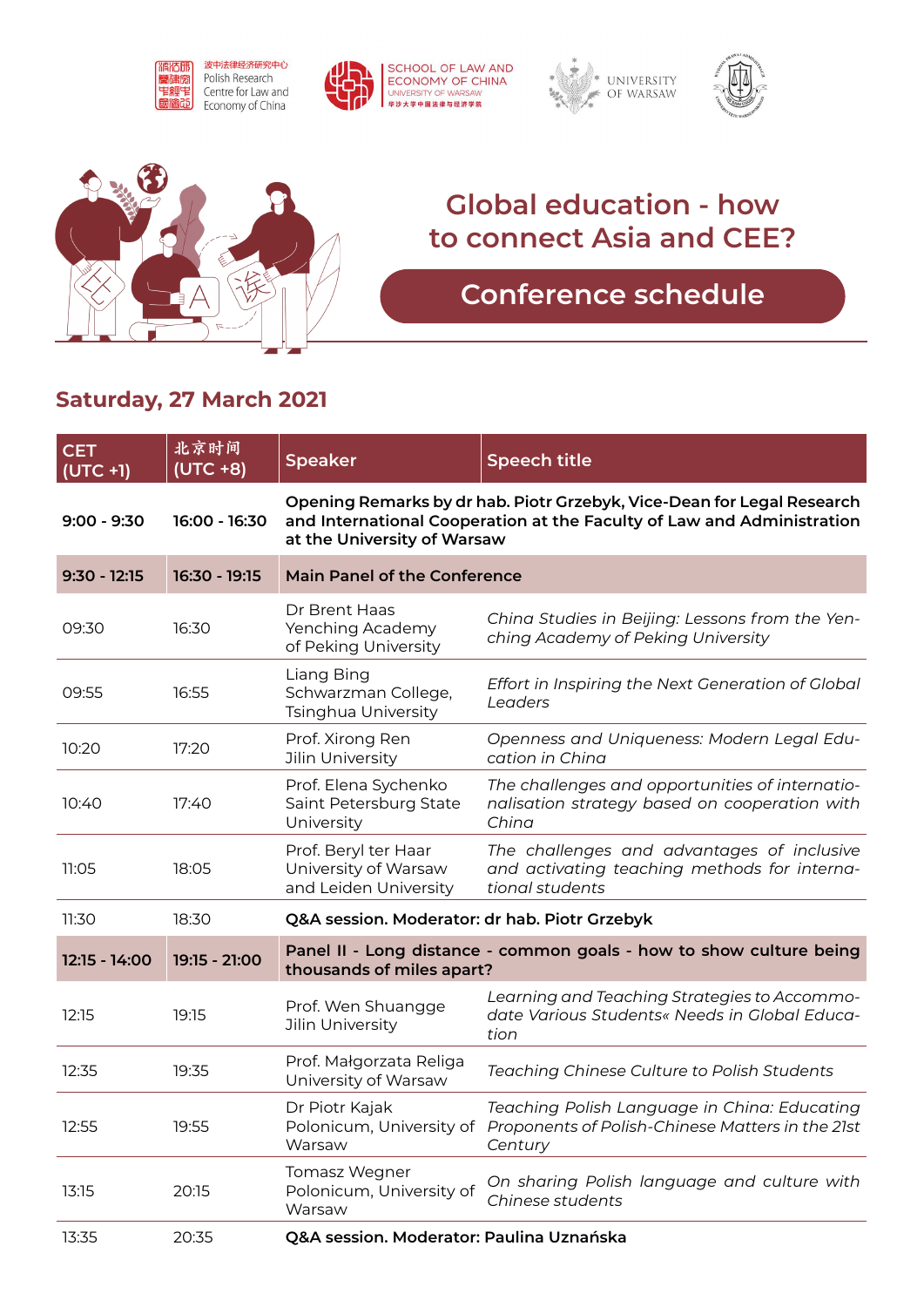| <b>CET</b><br>$ $ (UTC +1) | 北京时间<br>$(UTC + 8)$ | <b>Speaker</b>                                                                                                                              | <b>Speech title</b>                                                                                                     |
|----------------------------|---------------------|---------------------------------------------------------------------------------------------------------------------------------------------|-------------------------------------------------------------------------------------------------------------------------|
| 14:00 - 15:30              | 21:00 - 22:30       | Bringing the World together: how to teach about Asia (and other foreign<br>laws) in the CEE? Case studies based on teaching of foreign laws |                                                                                                                         |
| 14:00                      | 21:00               | Dr Steve Terrett.<br>British Law Centre,<br>University of Warsaw                                                                            | Building Bridges: 30 years of the British Law<br>Centre's experience in teaching throughout<br>Central & Eastern Europe |
| 14:20                      | 21:20               | Prof. Björn Ahl,<br>University of Cologne                                                                                                   | How shall we teach foreign law? Lessons from<br>teaching Chinese legal culture                                          |
| 14:40                      | 21:20               | Prof. Ulla Liukkunen,<br>University of Helsinki                                                                                             | Chinese context and complexities - learning<br>about legal cultures                                                     |
| 15:00                      | 22:00               | Q&A session. Moderator: dr hab. Piotr Grzebyk                                                                                               |                                                                                                                         |

## **Sunday, 28 March 2021**

| <b>CEST</b><br>$(UTC + 2)$ | 北京时间<br>$(UTC + 8)$ | <b>Speaker</b>                                                                                            | <b>Speech title</b>                                                                                                       |
|----------------------------|---------------------|-----------------------------------------------------------------------------------------------------------|---------------------------------------------------------------------------------------------------------------------------|
| 10:00 - 12:45              | 16:00 - 18:45       | friendships                                                                                               | Students' panel I - Direct cooperation - from dialogue to long-lasting                                                    |
| 10:00                      | 16:00               | Michael Yip                                                                                               | Empowering young people to make their own<br>mark on the global China debate                                              |
| 10:20                      | 16:20               | Aleksandra Muzal                                                                                          | Shifting the "international relations paradigm" -<br>creating bonds at the university level                               |
| 10:40                      | 16:40               | Kaiwen Wang, Yue Liu                                                                                      | Cooperation and communication of legal edu-<br>cation under the "17+1" project                                            |
| 11:00                      | 17:00               | Martyna Gaweł, Yumi<br>Yoshida                                                                            | Strengthening the Japan-Poland bilateral rela-<br>tionship through the students' activity                                 |
| 11:20                      | 17:20               | Weidong Zhang                                                                                             | From the east to the west: A journey of labour<br>law study                                                               |
| 11:40                      | 17:40               | Magdalena Kata, Sandra<br>Krawczyszyn                                                                     | Poland-China: cultural exchange on local level                                                                            |
| 12:00                      | 18:00               | Xiuling Meng                                                                                              | Joint training as a new educational concept<br>and mode                                                                   |
| 12:20                      | 18:20               | Q&A session. Moderator: Marcin Borys                                                                      |                                                                                                                           |
| 12:45 - 15:00              | 18:45 - 21:00       | Students' panel II - Erasmus meets Confucius - student exchanges and<br>scholarships as factors of growth |                                                                                                                           |
| 12:45                      | 18:45               | Paulina Uznańska                                                                                          | Discovering shared roots: How literature links<br>the CEE with China?                                                     |
| 13:05                      | 19:05               | Vision Hu                                                                                                 | China and Eastern Europe: navigating through<br>the myriad of narratives through education ex-<br>change"                 |
| 13:25                      | 19:25               | Jan Czarnocki                                                                                             | Studying Chinese Law and Mandarin, with Chi-<br>nese Government Scholarship - the perspective<br>of the CEE/Polish market |